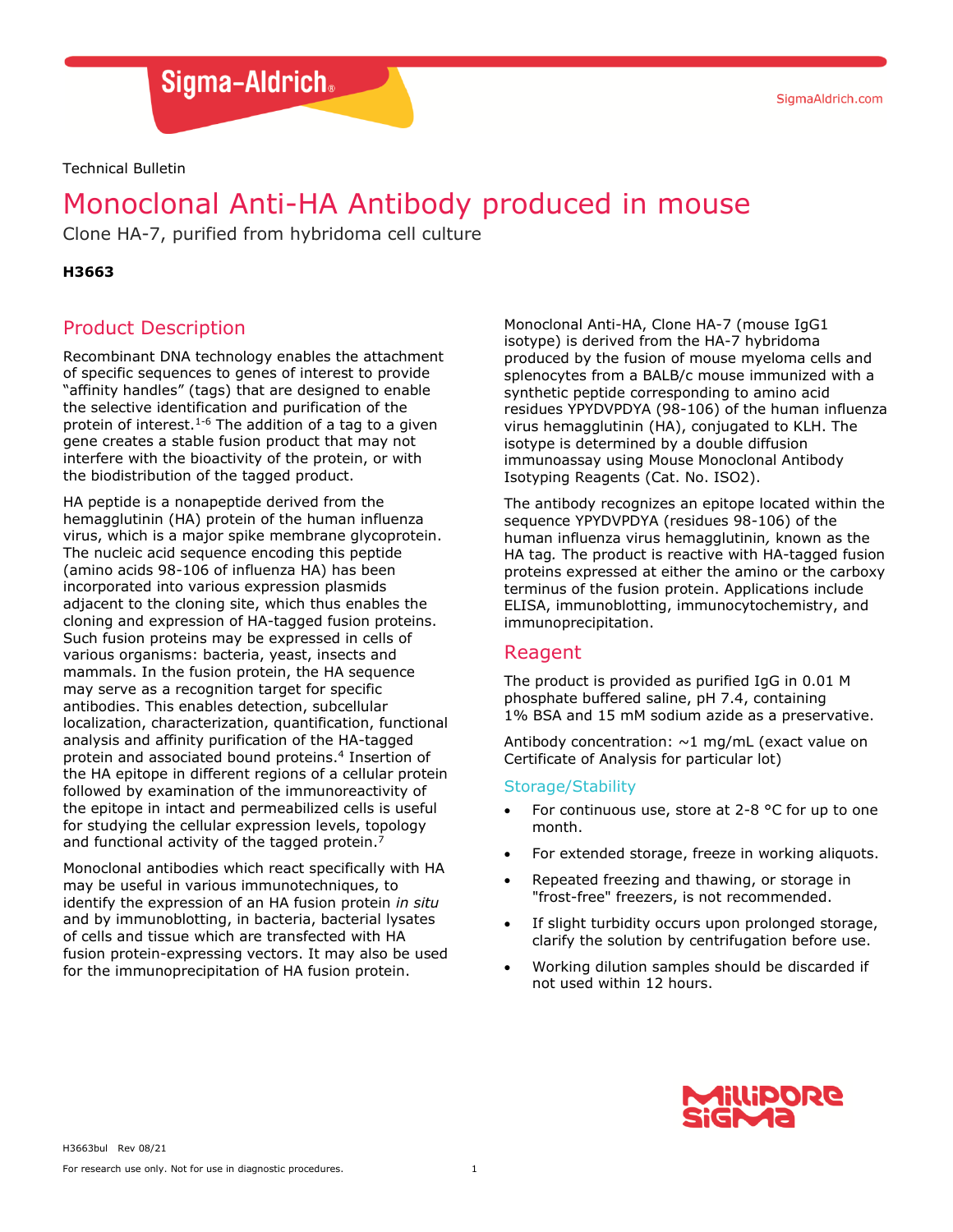#### Precautions and Disclaimer

Because of the sodium azide content, a Safety Data Sheet for this product has been sent to the attention of the safety officer of your institution. Consult the Safety Data Sheet for information regarding hazardous and safe handling practices.

# Product Profile

**Immunoblotting**: A working concentration of 0.25-1 µg/mL is determined using cell extracts expressing N-terminal HA fusion proteins.

**Immunoprecipitation**: 0.5-2.0 µg of the antibody can immunoprecipitate a C-terminal HA fusion protein from transfected mammalian cell lysates.

**Indirect immunofluorescence**: A working concentration of 1.0-2.0 µg/mL is determined using 293-T cells transfected with N-terminal HA-fusion

proteins, and then fixed with methanol/acetone.

**Note:** To obtain best results in different techniques and preparations, we recommend determining optimal working dilution by titration test.

# **Procedures**

#### Immunoblotting

**Note**: All incubation steps should be performed at room temperature.

1. Separate HA-tagged proteins from sample lysates using a standard SDS-PAGE protocol. Load 2.5-20 µg total lysate protein per lane.

**Note**: The amount of lysate to be loaded depends on the level of protein expression and may vary between experiments.

- 2. Transfer proteins from the gel to a nitrocellulose membrane.
- 3. Block the membrane using a solution of PBS (such as Cat. No. D8537) containing 5% non-fat dry milk (such as Cat. No. M7409) for at least 60 minutes.
- 4. Wash the membrane three times for 10 minutes each in PBS containing 0.05% TWEEN® 20 (Cat. No. P3563).

**Note**: Blocking with PBS containing 1% BSA for 10 minutes at room temperature, followed by draining prior to Step 5, may minimize nonspecific adsorption of the antibody.

- 5. Incubate the membrane with Anti-HA antibody as the primary antibody in PBS containing 0.05% TWEEN<sup>®</sup> 20, with agitation for 120 minutes.
- 6. Wash the membrane three times for 5 minutes each in PBS containing 0.05% TWEEN® 20.
- 7. Incubate the membrane with Anti-Mouse IgG, peroxidase conjugate (such as Cat. Nos. A9917, A3682 or A2304) or with Anti-Mouse IgG, alkaline phosphatase conjugate (such as Cat. Nos. A1293, A2179 or A1682) as the secondary antibody, at the recommended concentration in PBS containing 0.05% TWEEN<sup>®</sup> 20. Incubate for 60 minutes. Adjust the antibody concentration to maximize detection sensitivity and to minimize background.
- 8. Wash the membrane three times for 10 minutes each in PBS containing 0.05% TWEEN® 20.
- 9. Treat the membrane with a peroxidase substrate.

## Indirect Immunofluorescent staining of cultured cells

**Note**: All incubation steps should be performed at room temperature (except Step 3).

- 1. Grow transfected cultured cells that express the HA-tagged protein of choice on sterile coverslips at 37 °C.
- 2. Wash the cells briefly in PBS (such as Cat. No. D8537).
- 3. Fix the cells either:

(a) with –20 °C methanol (10 minutes), and then with –20 °C acetone (1 minute), **or**:

(b) with 3% or 4% paraformaldehyde (10 minutes).

Rinse briefly with PBS. Permeabilize with  $0.5\%$  Triton<sup>TM</sup> X-100 (2 minutes).

- 4. Wash the coverslips twice in PBS (5 minutes each wash).
- 5. Incubate the coverslips cell-side-up with Anti-HA in PBS containing 1% BSA (such as Cat. No. A9647) for 60 minutes.
- 6. Wash three times in PBS (5 minutes each wash).
- 7. Incubate the coverslips cell-side-up with Anti-Mouse IgG, FITC conjugate (such as Cat. Nos. F4018 or F8771) as the secondary antibody, at the recommended dilution, in PBS containing 1% BSA, for 30 minutes.
- 8. Wash three times in PBS (5 minutes each wash).

The life science business of Merck KGaA, Darmstadt, Germany operates as MilliporeSigma in the U.S. and Canada.

MilliporeSigma, and Sigma-Aldrich are trademarks of Merck KGaA, Darmstadt, Germany or its affiliates. All other trademarks are the property of their respective owners. Detailed information on trademarks is available via publicly accessible resources. © 2021 Merck KGaA, Darmstadt, Germany and/or its affiliates. All Rights Reserved. H3663bul Rev 08/21 DS,PHC,GCY